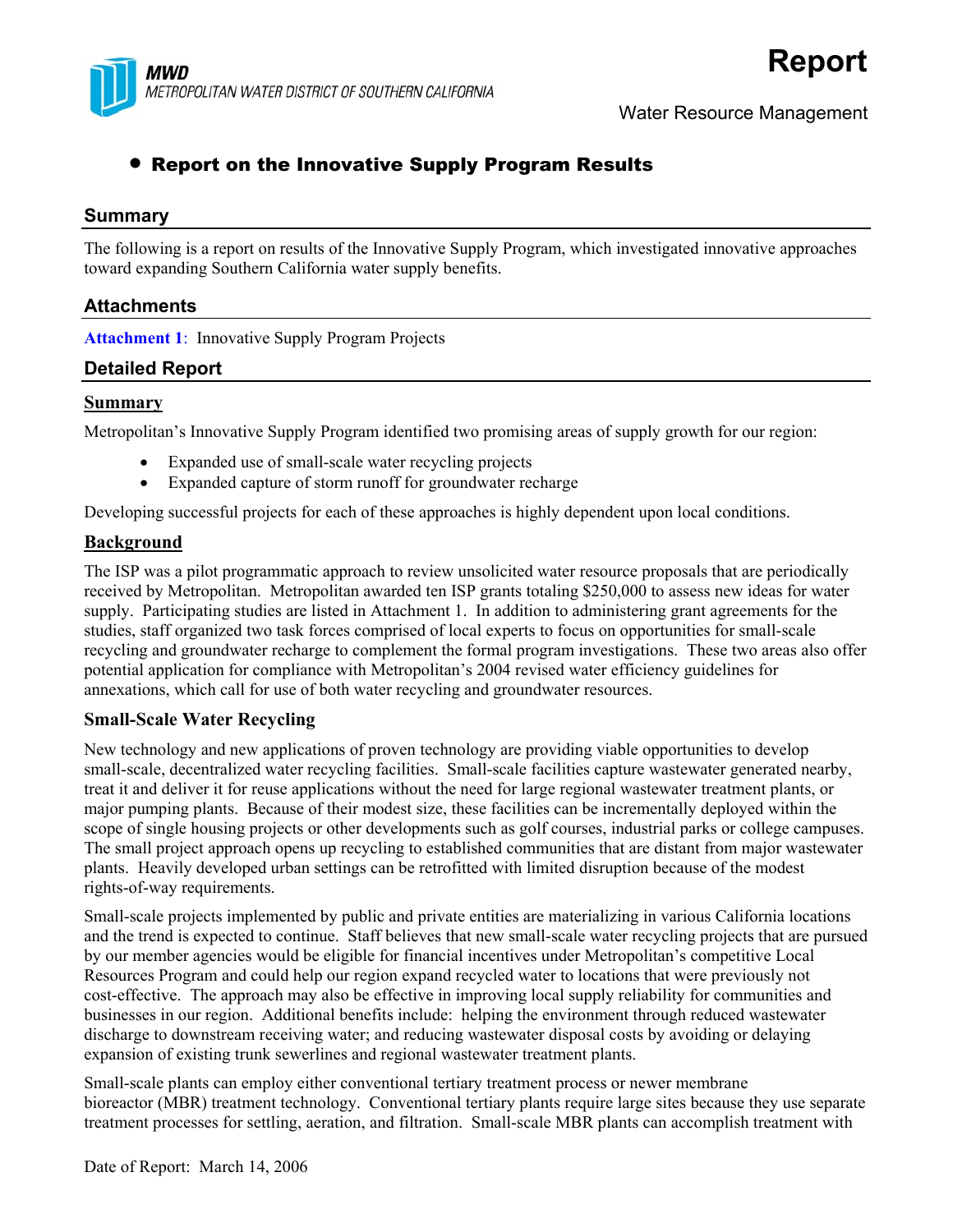# Board Report (Report on the Innovative Supply Program Results)

reduced site requirements, since conventional secondary treatment is combined with low-pressure membrane filtration. These plants can be used in remote areas or located near a planned residential development to treat and reuse wastewater from the development. Smaller packaged plants can be located on a golf course to capture and treat wastewater from a nearby sewer trunk line for irrigation demand. Another innovative approach involves using the septic tanks for managing solids and having a small nearby treatment plant to treat the liquid for recycling.

The following are opportunities to implement small-scale package plants:

- Existing and new residential developments distant from major publicly owned treatment works
- Golf courses and park irrigation supply

## **Small-Scale Groundwater Recharge Facilities**

Southern California has been long recognized as a leader in capturing storm runoff to recharge groundwater basins, increase safe yield, and avoid losses to the ocean. Despite the existence of a comprehensive recharge system, substantial amounts of storm runoff continue to flow from paved developments to the ocean. Five ISP studies and the task force dialogue identified opportunities to expand groundwater recharge in new growth areas by focusing on smaller collection areas that have been overlooked in the past. Small-scale groundwater recharge facilities can be deployed in new or rehabilitated street and gutter catch basins. Benefits include increasing groundwater supply reliability, reduction or deferral of regional flood control facility improvements, and pollutant removal prior to discharge to receiving waterbodies. These facilities are site-specific and dependent on local hydrogeological conditions of underlying basins. Optimal storm runoff capture and measurable groundwater recharge are dependent on local factors such as depth to water table, existence of aquatards, frequency and amount of runoff, and water quality. Location-based investigations are needed to quantify actual safe yield increases and other benefits, and assess financial feasibility of small-scale installations.

Southern California opportunities for storm runoff projects include:

- Use of filtered well technology that modifies dry wells with cartridge filters to capture and treat runoff for shallow water discharge.
- Modifications of existing underground catch basins with filter systems to capture and filter runoff from road gutters for groundwater recharge.

# **Other Investigated Resource Opportunities**

The outcomes of the remaining ISP studies are listed below. These studies would benefit from further refining and development.

- Water bag technology was found to not be a cost-effective means of disposing industrial brine offshore. However, it may be used for providing water supplies during emergency disruption such as hurricanes, earthquakes, etc.
- Powdered form of an evaporation retardant that dissolves in water and floats on a reservoir surface was tested on two 15-foot above-ground pools. The results were about 30 percent reduction in evaporation. However, a future test for applicability to a larger reservoir surface subject to inflow/outflow, wind and other factors is recommended.
- Dewevaporation technology is a humidification and dehumidification process used for distillation. The ISP study evaluated use of liquid desiccant, which is water solution containing large quantities of dissolved salts, to enhance the energy recovery factor of a dew-evaporation process. The test unit encountered unpredictable problems and the study did not produce a definitive conclusion.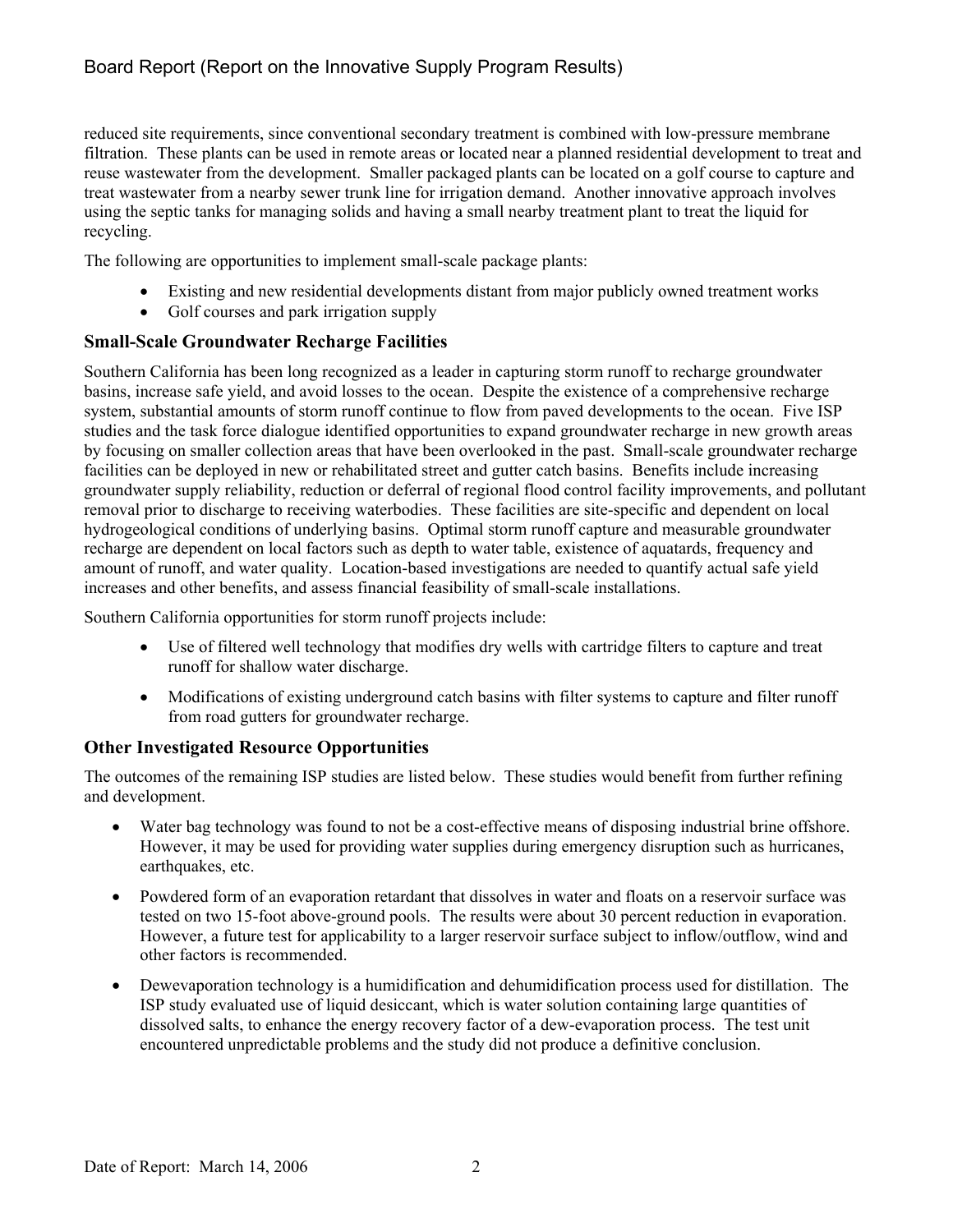• Reoperation of nine reservoirs in the Central Valley water system including Lake Shasta to capture water that would otherwise be released for flood control purposes and use it for groundwater banking was investigated. A computer model was developed to quantify the new yield potential. The results of the study are not yet published.

## **Future Investigation**

Judging from the experience gained in this trial competitive innovative supply grant program, staff recommends that future ideas with broad-based application be referred to established research and evaluation organization such as universities, the WateReuse Foundation, the Southern California Salinity Coalition, the US Bureau of Reclamation, and research foundations/organizations, which are better suited to assess them. In many cases, Metropolitan contributes to these organizations or works in collaboration with them and can benefit from a broader base of agencies or perspectives. However, Metropolitan staff will evaluate proposals warranting more specific evaluation for applications to Metropolitan's service area.